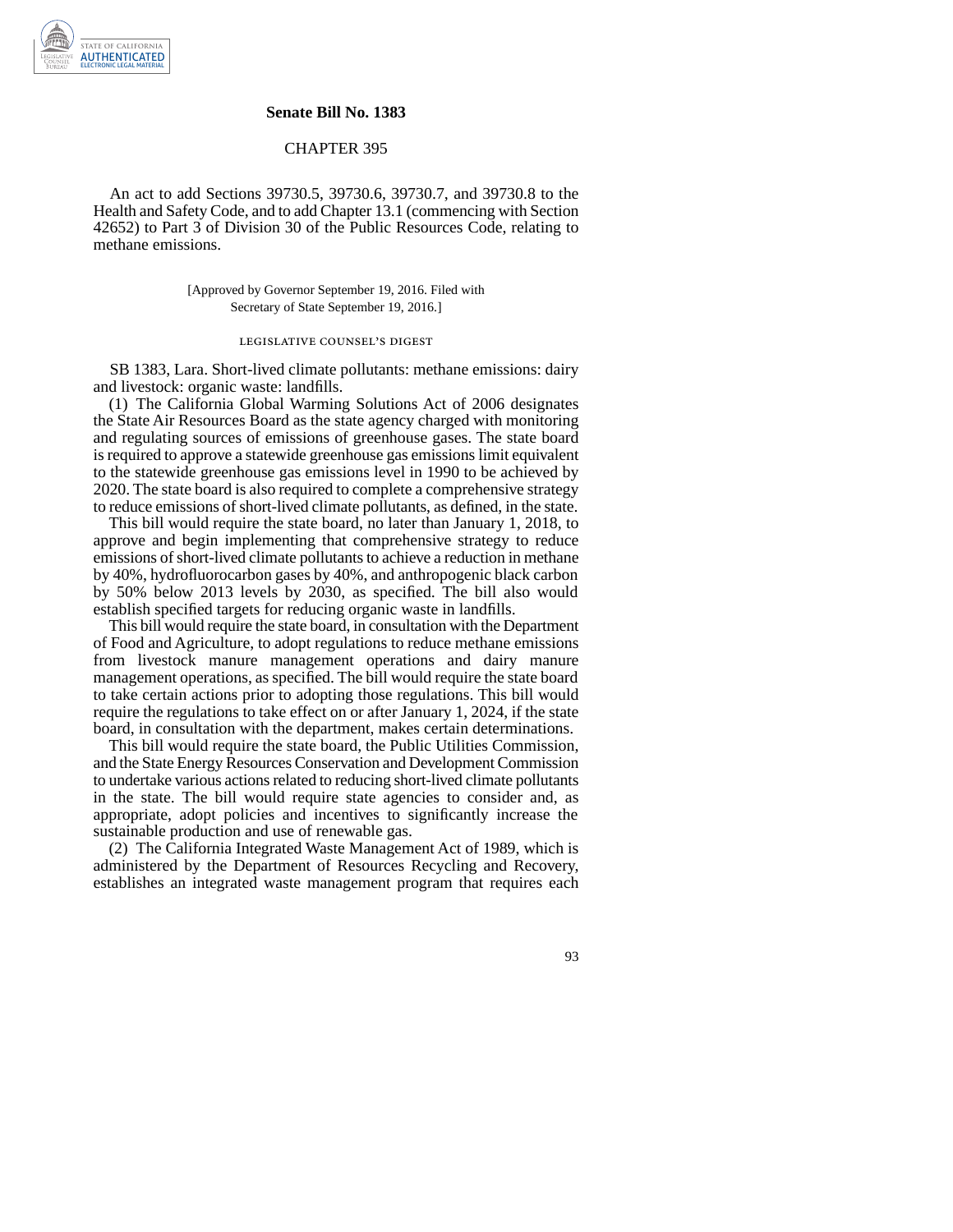county and city and county to prepare and submit to the department a countywide integrated waste management plan.

The bill would require the department, in consultation with the state board, to adopt regulations that achieve the specified targets for reducing organic waste in landfills. The bill would authorize local jurisdictions to charge and collect fees to recover the local jurisdiction's costs incurred in complying with the regulations. The bill would require, no later than July 1, 2020, the department, in consultation with the state board, to analyze the progress that the waste sector, state government, and local governments have made in achieving the specified targets for reducing organic waste in landfills. The bill would authorize the department, depending on the outcome of that analysis, to amend the regulations to include incentives or additional requirements, as specified. By adding to the duties of local governments related to organic waste in landfills, this bill would impose a state-mandated local program.

(3) The California Constitution requires the state to reimburse local agencies and school districts for certain costs mandated by the state. Statutory provisions establish procedures for making that reimbursement.

This bill would provide that no reimbursement is required by this act for a specified reason.

## *The people of the State of California do enact as follows:*

SECTION 1. (a) The Legislature finds and declares all of the following:

(1) Short-lived climate pollutants, such as black carbon, fluorinated gases, and methane, are powerful climate forcers that have a dramatic and detrimental effect on air quality, public health, and climate change.

(2) These pollutants create a warming influence on the climate that is many times more potent than that of carbon dioxide.

(3) Short-lived climate pollutants that are toxic air contaminants also are a significant environmental risk factor for premature death.

(4) Reducing emissions of these pollutants can have an immediate beneficial impact on climate change and on public health.

(5) To the extent possible, efforts to reduce emissions of short-lived climate pollutants should focus on areas of the state that are disproportionately affected by poor air quality.

(b) It is the intent of the Legislature to support the adoption of policies that improve organics recycling and innovative, cost effective, and environmentally beneficial uses of biomethane derived from solid waste facilities.

(c) It is intent of the Legislature that the disposal reduction targets established pursuant to Section 39730.6 of the Health and Safety Code shall serve as a statewide average target and not as a minimum requirement for each jurisdiction.

SEC. 2. Section 39730.5 is added to the Health and Safety Code, to read: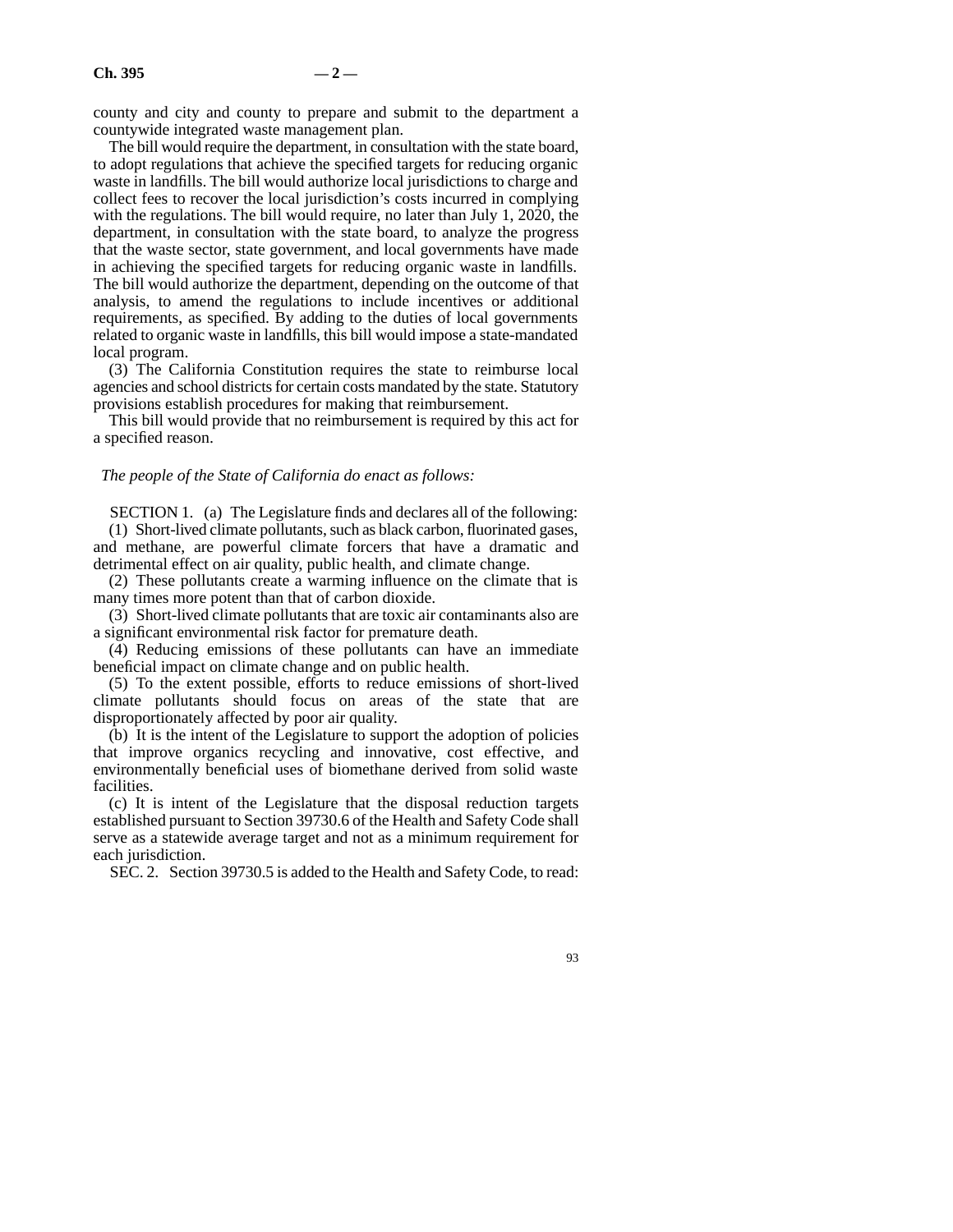39730.5. (a) No later than January 1, 2018, the state board shall approve and begin implementing the comprehensive short-lived climate pollutant strategy developed pursuant to Section 39730 to achieve a reduction in the statewide emissions of methane by 40 percent, hydrofluorocarbon gases by 40 percent, and anthropogenic black carbon by 50 percent below 2013 levels by 2030.

(b) Prior to approving the short-lived climate pollutant strategy pursuant to subdivision (a), the state board shall do all of the following:

(1) Coordinate with other state and local agencies and districts to develop measures identified as part of the strategy.

(2) Provide a forum for public engagement by holding at least three public hearings in geographically diverse locations throughout the state.

(3) Evaluate the best-available scientific, technological, and economic information to ensure that the strategy is cost effective and technologically feasible.

(4) Incorporate and prioritize, as appropriate, measures and actions that provide the following cobenefits:

(A) Job growth and local economic benefits in the state.

(B) Public health benefits.

(C) Potential for new innovation in technology, energy, and resource management practices.

(c) The state board shall publicly notice the strategy described in subdivision (a) and post a copy of that strategy on the state board's Internet Web site at least one month prior to the state board approving the strategy pursuant to subdivision (a).

SEC. 3. Section 39730.6 is added to the Health and Safety Code, to read: 39730.6. (a) Consistent with Section 39730.5, methane emissions reduction goals shall include the following targets to reduce the landfill disposal of organics:

(1) A 50-percent reduction in the level of the statewide disposal of organic waste from the 2014 level by 2020.

(2) A 75-percent reduction in the level of the statewide disposal of organic waste from the 2014 level by 2025.

(b) Except as provided in this section and Section 42652.5 of the Public Resources Code, the state board shall not adopt, prior to January 1, 2025, requirements to control methane emissions associated with the disposal of organic waste in landfills other than through landfill methane emissions control regulations.

SEC. 4. Section 39730.7 is added to the Health and Safety Code, to read: 39730.7. (a) For purposes of this section, the following terms have the following meanings:

(1) "Department" means the Department of Food and Agriculture.

(2) "Commission" means the Public Utilities Commission.

(3) "Energy commission" means the State Energy Resources Conservation and Development Commission.

(4) "Strategy" means the strategy to reduce short-lived climate pollutants developed pursuant to Section 39730.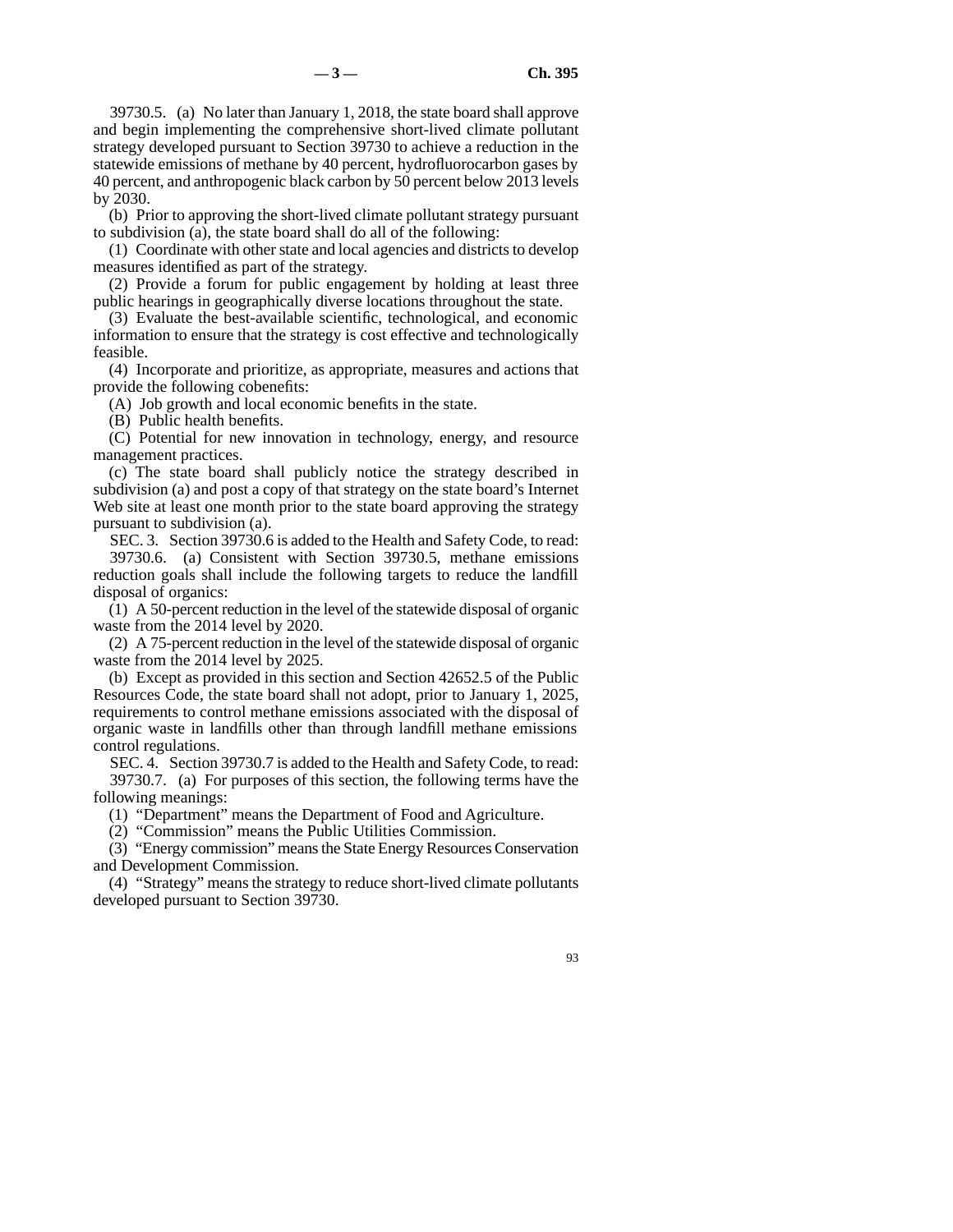(b) (1) The state board, in consultation with the department, shall adopt regulations to reduce methane emissions from livestock manure management operations and dairy manure management operations, consistent with this section and the strategy, by up to 40 percent below the dairy sector's and livestock sector's 2013 levels by 2030.

(2) Prior to adopting regulations pursuant to paragraph (1), the state board shall do all of the following:

(A) Work with stakeholders to identify and address technical, market, regulatory, and other challenges and barriers to the development of dairy methane emissions reduction projects. The group of stakeholders shall include a broad range of stakeholders involved in the development of dairy methane reduction projects, including, but not limited to, project developers, dairy and livestock industry representatives, state and local permitting agencies, energy agency representatives, compost producers with experience composting dairy manure, environmental and conservation stakeholders, public health experts, and others with demonstrated expertise relevant to the success of dairy methane emissions reduction efforts.

(B) Provide a forum for public engagement by holding at least three public meetings in geographically diverse locations throughout the state where dairy operations and livestock operations are present.

(C) In consultation with the department, do both of the following:

(i) Conduct or consider livestock and dairy operation research on dairy methane emissions reduction projects, including, but not limited to, scrape manure management systems, solids separation systems, and enteric fermentation.

(ii) Consider developing and adopting methane emissions reduction protocols.

(3) The state board shall make available to the public by posting on its Internet Web site a report on the progress made in implementing paragraph (2). Pursuant to Section 9795 of the Government Code, the state board shall notify the Legislature of the report.

(4) Notwithstanding the Administrative Procedure Act (Chapter 3.5 (commencing with Section 11340) of Part 1 of Division 3 of Title 2 of the Government Code), the regulations adopted pursuant to paragraph (1) shall be implemented on or after January 1, 2024, if the state board, in consultation with the department, determines all of the following:

(A) The regulations are technologically feasible.

(B) The regulations are economically feasible considering milk and live cattle prices and the commitment of state, federal, and private funding, among other things, and that markets exist for the products generated by dairy manure management and livestock manure management methane emissions reduction projects, including composting, biomethane, and other products. The analysis shall include consideration of both of the following:

(i) Electrical interconnection of onsite electrical generation facilities using biomethane.

(ii) Access to common carrier pipelines available for the injection of digester biomethane.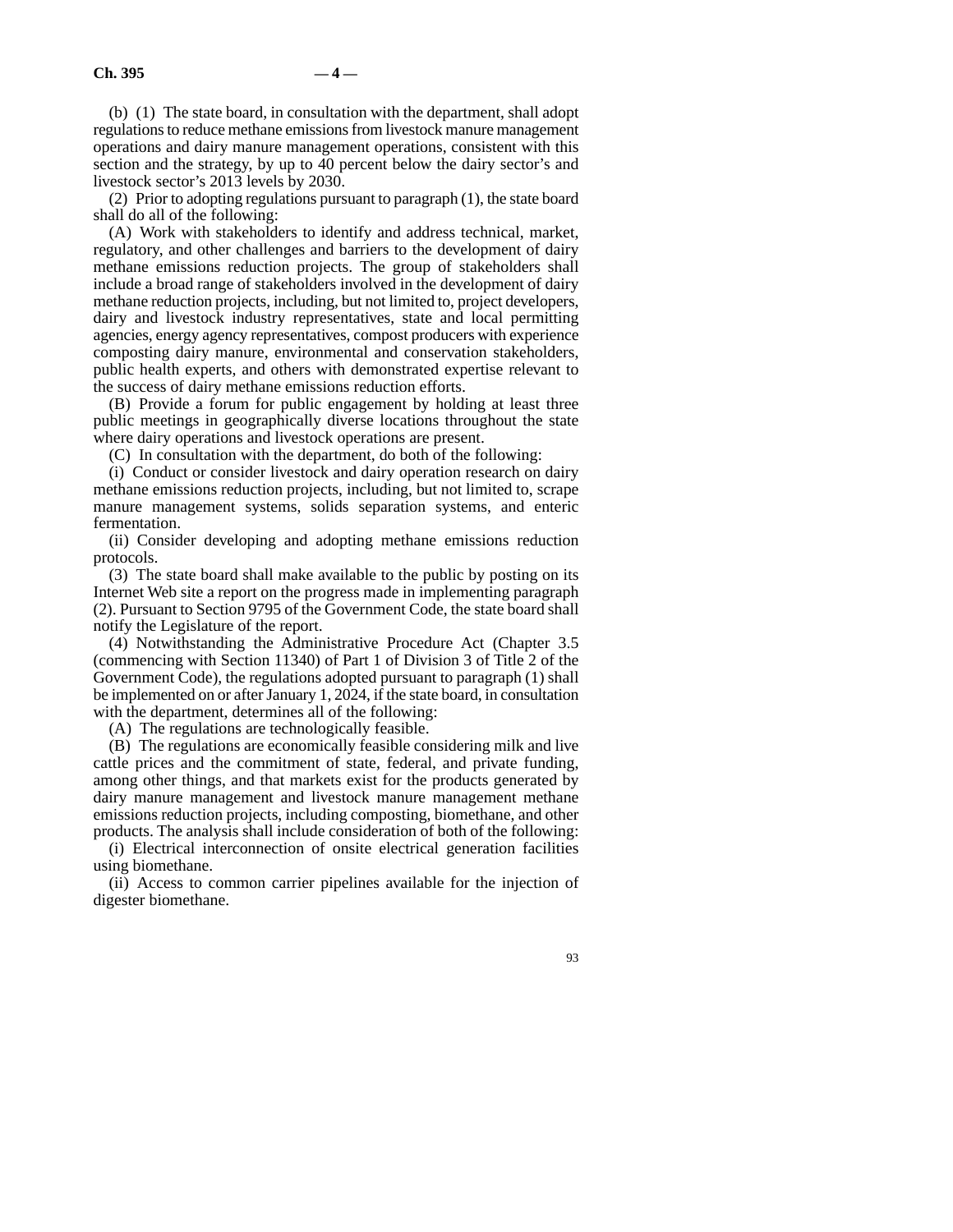(C) The regulations are cost effective.

(D) The regulations include provisions to minimize and mitigate potential leakage to other states or countries, as appropriate.

(E) The regulations include an evaluation of the achievements made by incentive-based programs.

(c) No later than July 1, 2020, the state board, in consultation with the department, shall analyze the progress the dairy and livestock sector has made in achieving the goals identified in the strategy and specified in paragraph (1) of subdivision (b). The analysis shall determine if sufficient progress has been made to overcome technical and market barriers, as identified in the strategy. If the analysis determines that progress has not been made in meeting the targets due to insufficient funding or technical or market barriers, the state board, in consultation with the department and upon consultation with stakeholders, may reduce the goal in the strategy for the dairy and livestock sectors, as identified pursuant to paragraph (1).

(d) (1) (A) No later than January 1, 2018, the state board, in consultation with the commission and the energy commission, shall establish energy infrastructure development and procurement policies needed to encourage dairy biomethane projects to meet the goal identified pursuant to paragraph (1) of subdivision (b).

(B) The state board shall develop a pilot financial mechanism to reduce the economic uncertainty associated with the value of environmental credits, including credits pursuant to the Low-Carbon Fuel Standard regulations (Subarticle 7 (commencing with Section 95480) of Title 17 of the California Code of Regulations) from dairy-related projects producing low-carbon transportation fuels. The state board shall make recommendations to the Legislature for expanding this mechanism to other sources of biogas.

(2) No later than January 1, 2018, the commission, in consultation with the state board and the department, shall direct gas corporations to implement not less than five dairy biomethane pilot projects to demonstrate interconnection to the common carrier pipeline system. For the purposes of these pilot projects, gas corporations may recover in rates the reasonable cost of pipeline infrastructure developed pursuant to the pilot projects.

(e) No later than January 1, 2018, the state board shall provide guidance on credits generated pursuant to the Low-Carbon Fuel Standard regulations (Subarticle 7 (commencing with Section 95480) of Title 17 of the California Code of Regulations) and the market-based compliance mechanism developed pursuant to Part 5 (commencing with Section 38570) of Division 25.5 from the methane reduction protocols described in the strategy and shall ensure that projects developed before the implementation of regulations adopted pursuant to subdivision (b) receive credit for at least 10 years. Projects shall be eligible for an extension of credits after the first 10 years to the extent allowed by regulations adopted pursuant to the California Global Warming Solutions Act of 2006 (Division 25.5 (commencing with Section 38500)).

(f) Enteric emissions reductions shall be achieved only through incentive-based mechanisms until the state board, in consultation with the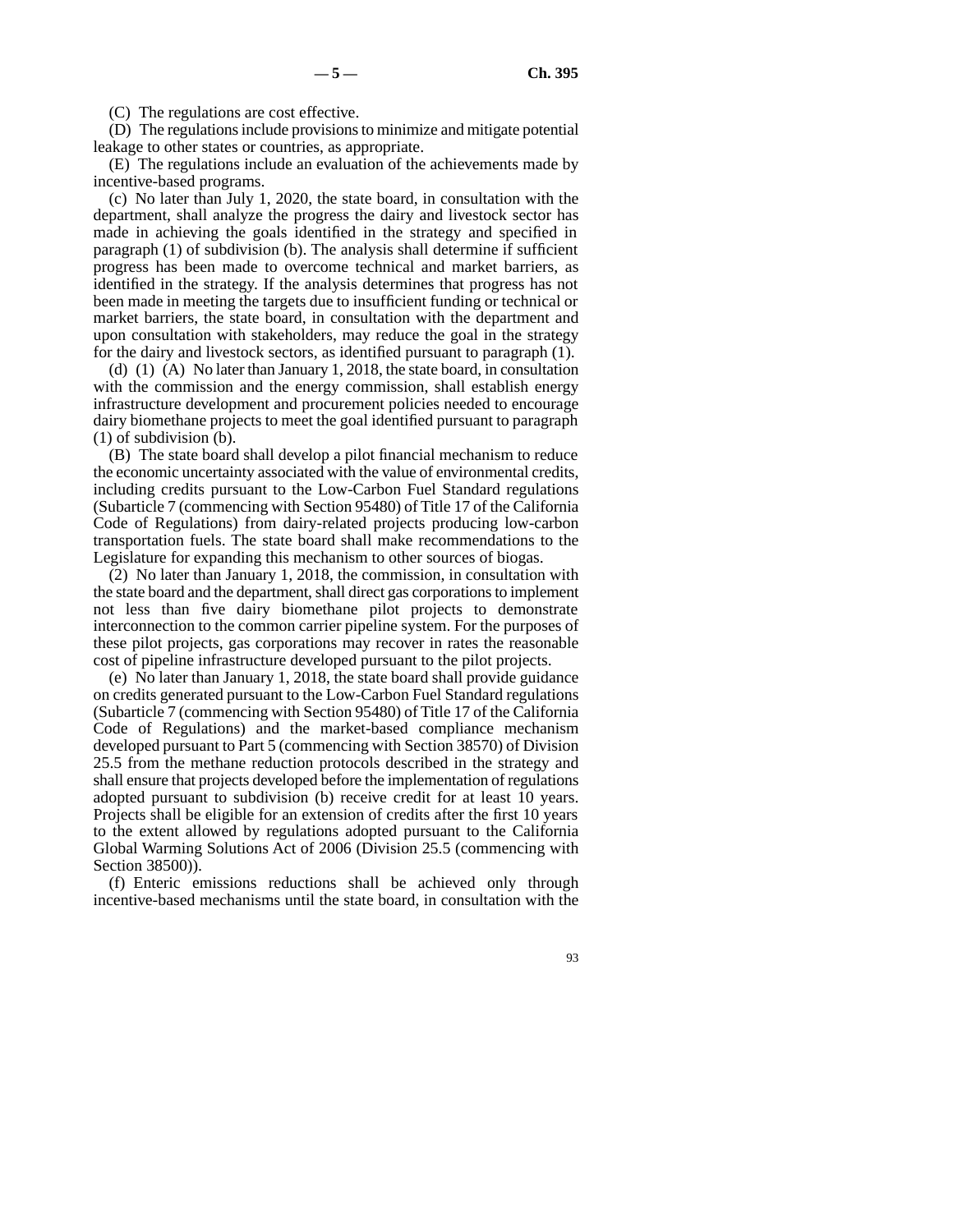department, determines that a cost-effective, considering the impact on animal productivity, and scientifically proven method of reducing enteric emissions is available and that adoption of the enteric emissions reduction method would not damage animal health, public health, or consumer acceptance. Voluntary enteric emissions reductions may be used toward satisfying the goals of this chapter.

(g) Except as provided in this section, the state board shall not adopt methane emissions reduction regulations controlling the emissions of methane from dairy operations or livestock operations to achieve the 2020 and 2030 greenhouse gas emissions reduction goals established pursuant to the California Global Warming Solutions Act of 2006 (Division 25.5 (commencing with Section 38500)).

(h) Nothing in this section shall limit the authority of the state board to acquire planning and baseline information, including requiring the monitoring and reporting of emissions.

(i) This section does not in any way affect the state board's or districts' authority to regulate emissions of criteria pollutants, toxic air contaminants, or other pollutants pursuant to other provisions of this division.

SEC. 5. Section 39730.8 is added to the Health and Safety Code, to read: 39730.8. (a) For purposes of this section, the following terms have the following meanings:

(1) "Commission" means the Public Utilities Commission.

(2) "Energy commission" means the State Energy Resources Conservation and Development Commission.

(3) "Strategy" means the strategy to reduce short-lived climate pollutants developed pursuant to Section 39730.

(b) The energy commission, in consultation with the state board and the commission, shall develop recommendations for the development and use of renewable gas, including biomethane and biogas, as a part of its 2017 Integrated Energy Policy Report prepared pursuant to Section 25302 of the Public Resources Code. In developing the recommendations, the energy commission shall identify cost-effective strategies that are consistent with existing state policies and climate change goals by considering priority end uses of renewable gas, including biomethane and biogas, and their interactions with state policies, including biomethane and all of the following:

(1) The Renewables Portfolio Standard program (Article 16 (commencing with Section 399.11) of Chapter 2.3 of Part 1 of Division 1 of the Public Utilities Code).

(2) The Low-Carbon Fuel Standard regulations (Subarticle 7 (commencing with Section 95480) of Title 17 of the California Code of Regulations).

(3) Waste diversion goals established pursuant to Division 30 (commencing with Section 40000) of the Public Resources Code.

(4) The market-based compliance mechanism developed pursuant to Part 5 (commencing with Section 38570) of Division 25.5.

(5) The strategy.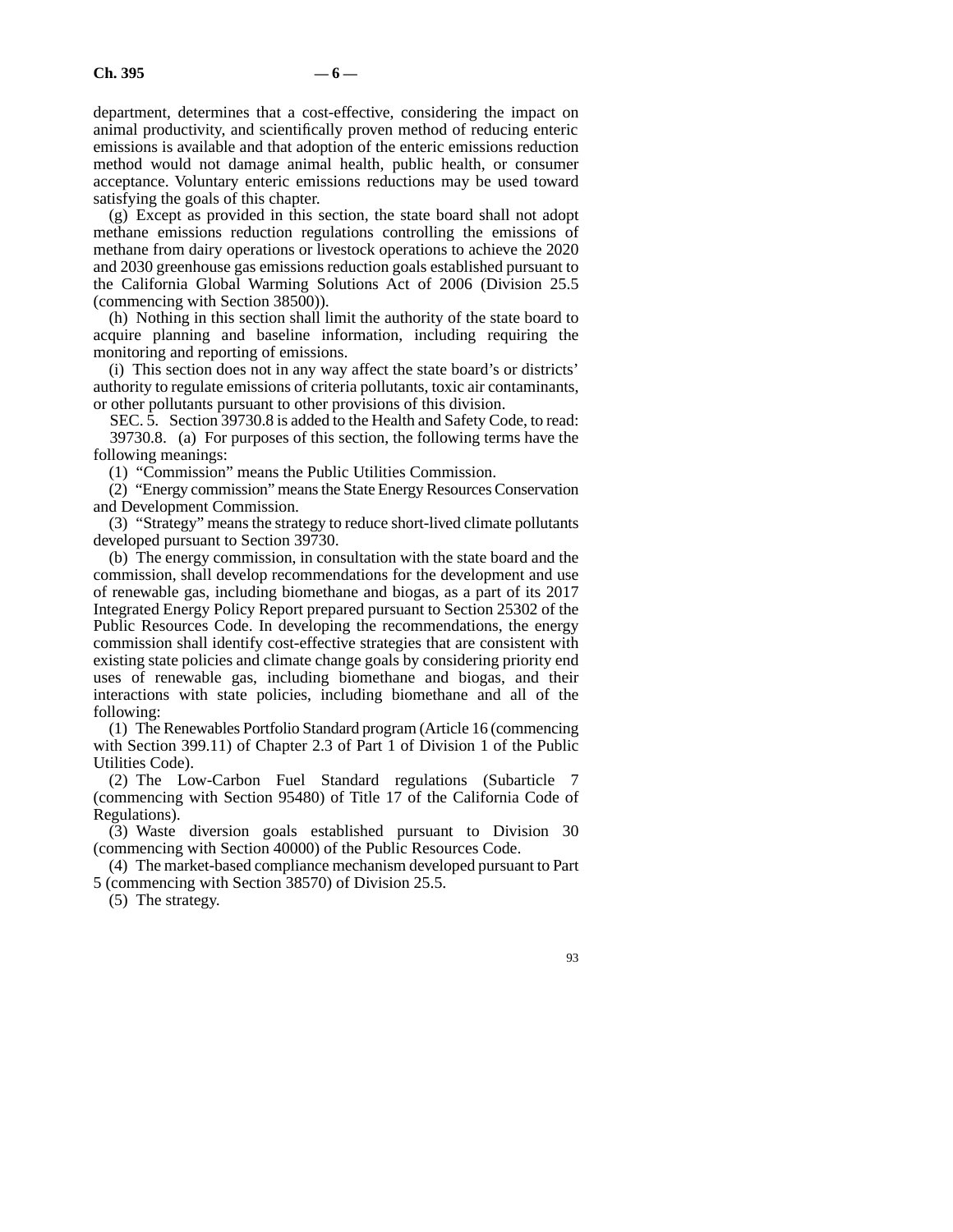(c) Based on the recommendations developed pursuant to subdivision (b), and to meet the state's climate change, renewable energy, low-carbon fuel, and short-lived climate pollutants goals, including black carbon, landfill diversion, and dairy methane targets identified in the strategy, state agencies shall consider and, as appropriate, adopt policies and incentives to significantly increase the sustainable production and use of renewable gas, including biomethane and biogas.

(d) Based on the recommendations developed pursuant to subdivision (b), the commission, in consultation with the energy commission and the state board, shall consider additional policies to support the development and use in the state of renewable gas, including biomethane and biogas, that reduce short-lived climate pollutants in the state.

(e) In implementing this section, priority shall be given to fuels with the greatest greenhouse gas emissions benefits, including the consideration of carbon intensity and reduction in short-lived climate pollutants, as appropriate.

SEC. 6. Chapter 13.1 (commencing with Section 42652) is added to Part 3 of Division 30 of the Public Resources Code, to read:

Chapter 13.1. Short-Lived Climate Pollutants

42652. The Legislature finds and declares all of the following:

(a) The organic disposal reduction targets are essential to achieving the statewide recycling goal identified in Section 41780.01.

(b) Achieving organic waste disposal reduction targets requires significant investment to develop organics recycling capacity.

(c) More robust state and local funding mechanisms are needed to support the expansion of organics recycling capacity.

42652.5. (a) The department, in consultation with the State Air Resources Board, shall adopt regulations to achieve the organic waste reduction goals for 2020 and 2025 established in Section 39730.6 of the Health and Safety Code. The regulations shall comply with all of the following:

(1) May require local jurisdictions to impose requirements on generators or other relevant entities within their jurisdiction and may authorize local jurisdictions to impose penalties on generators for noncompliance.

(2) Shall include requirements intended to meet the goal that not less than 20 percent of edible food that is currently disposed of is recovered for human consumption by 2025.

(3) Shall not establish a numeric organic waste disposal limit for individual landfills.

(4) May include different levels of requirements for local jurisdictions and phased timelines based upon their progress in meeting the organic waste reduction goals for 2020 and 2025 established in Section 39730.6 of the Health and Safety Code. The department shall base its determination of progress on relevant factors, including, but not limited to, reviews conducted